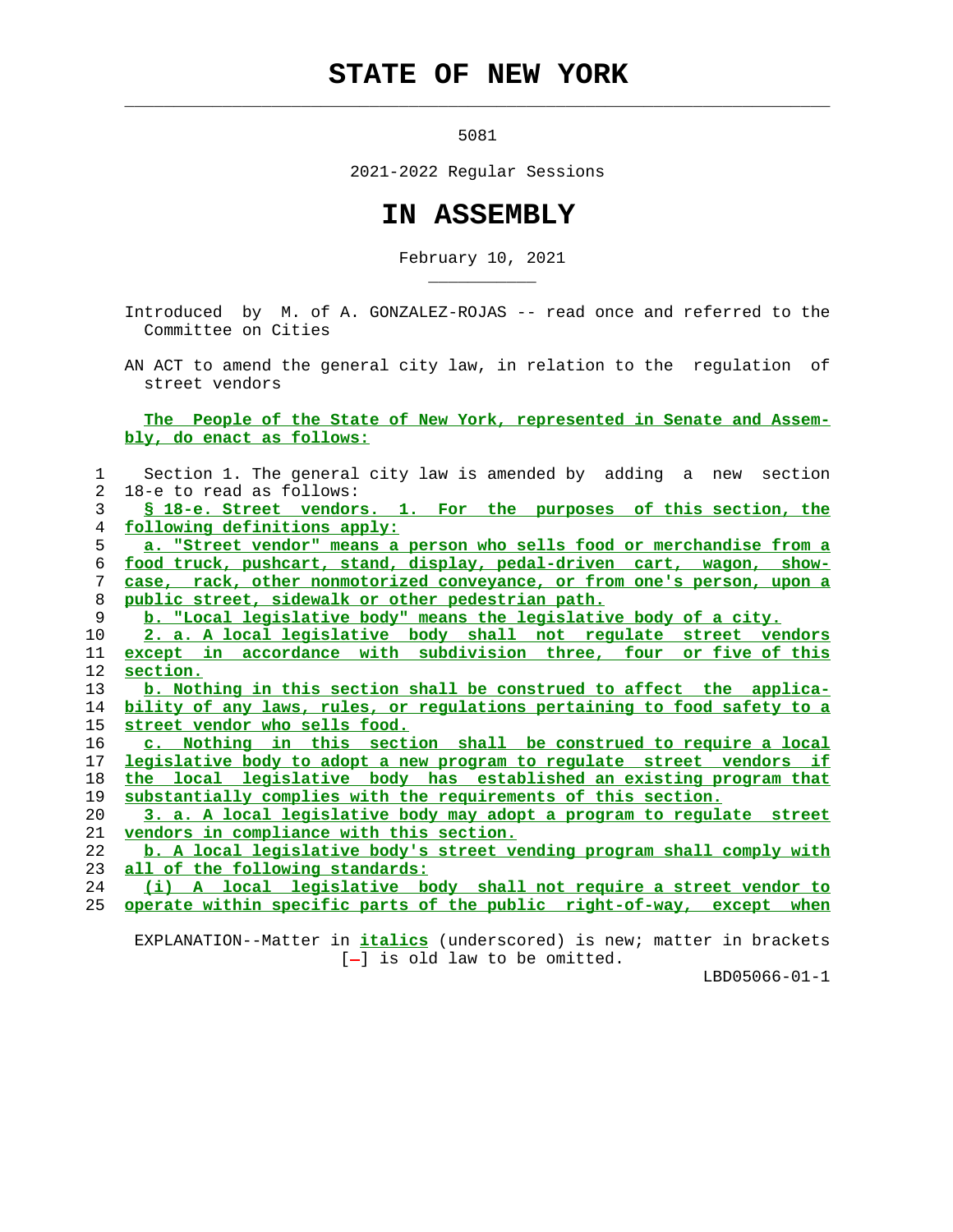| 1  | such restriction is directly related to objective health, safety, or       |
|----|----------------------------------------------------------------------------|
| 2  | welfare concerns.                                                          |
| 3  | (ii) (A) A local legislative body shall not prohibit a street vendor       |
| 4  | <u>from selling food or merchandise in a park owned or operated by the</u> |
| 5  | city, except the local legislative body may prohibit stationary street     |
| 6  | vendors from vending in the park only if the operator of the park has      |
| 7  | signed an agreement for concessions that exclusively permits the sale of   |
| 8  | food or merchandise by the concessionaire.                                 |
| 9  | (B) Notwithstanding clause (A) of this subparagraph, a local legisla-      |
| 10 | tive body may adopt additional requirements requlating the time, place,    |
| 11 | and manner of street vending in a park owned or operated by the city if    |
| 12 | the requirements are any of the following:                                 |
| 13 | (1) Directly related to objective health, safety, or welfare concerns;     |
| 14 | (2) Necessary to ensure the public's use and enjoyment of natural          |
| 15 | resources and recreational opportunities; or                               |
| 16 | (3) Necessary to prevent an undue concentration of commercial activity     |
| 17 | that unreasonably interferes with the scenic and natural character of      |
| 18 | the park.                                                                  |
| 19 | (iii) A local legislative body shall not require a street vendor to        |
| 20 | first obtain the consent or approval of any nongovernmental entity or      |
| 21 | individual before he or she can sell food or merchandise.                  |
| 22 | (iv) (A) A local legislative body shall not restrict street vendors to     |
| 23 | operate only in a designated neighborhood or area, except when that        |
| 24 | restriction is directly related to objective health, safety, or welfare    |
| 25 | concerns.                                                                  |
| 26 | (B) Notwithstanding clause (A) of this subparagraph, a local legisla-      |
| 27 | tive body may not prohibit stationary or roaming street vendors in areas   |
| 28 |                                                                            |
|    | that are zoned exclusively residential.                                    |
| 29 | (v) A local legislative body shall not restrict the overall number of      |
| 30 | street vendors permitted to operate within the jurisdiction of the local   |
| 31 | legislative body.                                                          |
| 32 | c. A local legislative body may, by law, ordinance or resolution,          |
| 33 | adopt additional requirements regulating the time, place, and manner of    |
| 34 | street vending if the requirements are directly related to objective       |
| 35 | health, safety, or welfare concerns, including, but not limited to, any    |
| 36 | of the following:                                                          |
| 37 | (i) Limitations on hours of operation that are not unduly restrictive.     |
| 38 | In nonresidential areas, any limitations on the hours of operation for     |
| 39 | street vending shall not be more restrictive than any limitations on       |
| 40 | hours of operation imposed on other businesses or uses on the same         |
| 41 | street;                                                                    |
| 42 | (ii) Requirements to maintain sanitary conditions;                         |
| 43 | (iii) Requirements necessary to ensure compliance with the federal         |
| 44 | Americans with Disabilities Act of 1990 (Public Law 101-336) and other     |
| 45 | disability access standards;                                               |
| 46 | (iv) Requiring the street vendor to obtain from the local legislative      |
| 47 | body a permit for street vending or a valid business license, provided     |
| 48 | that the local legislative body issuing the permit or business license     |
| 49 | accepts a New York driver's license or identification number, an indi-     |
| 50 | vidual taxpayer identification number, or a municipal identification       |
| 51 | number in lieu of a social security number if the local legislative body   |
| 52 | otherwise requires a social security number for the issuance of a permit   |
| 53 | or business license, and that the number collected shall not be avail-     |
| 54 | able to the public for inspection, is confidential, and shall not be       |
| 55 | disclosed except as required to administer the permit or licensure         |
| 56 | program or comply with a state law or state or federal court order;        |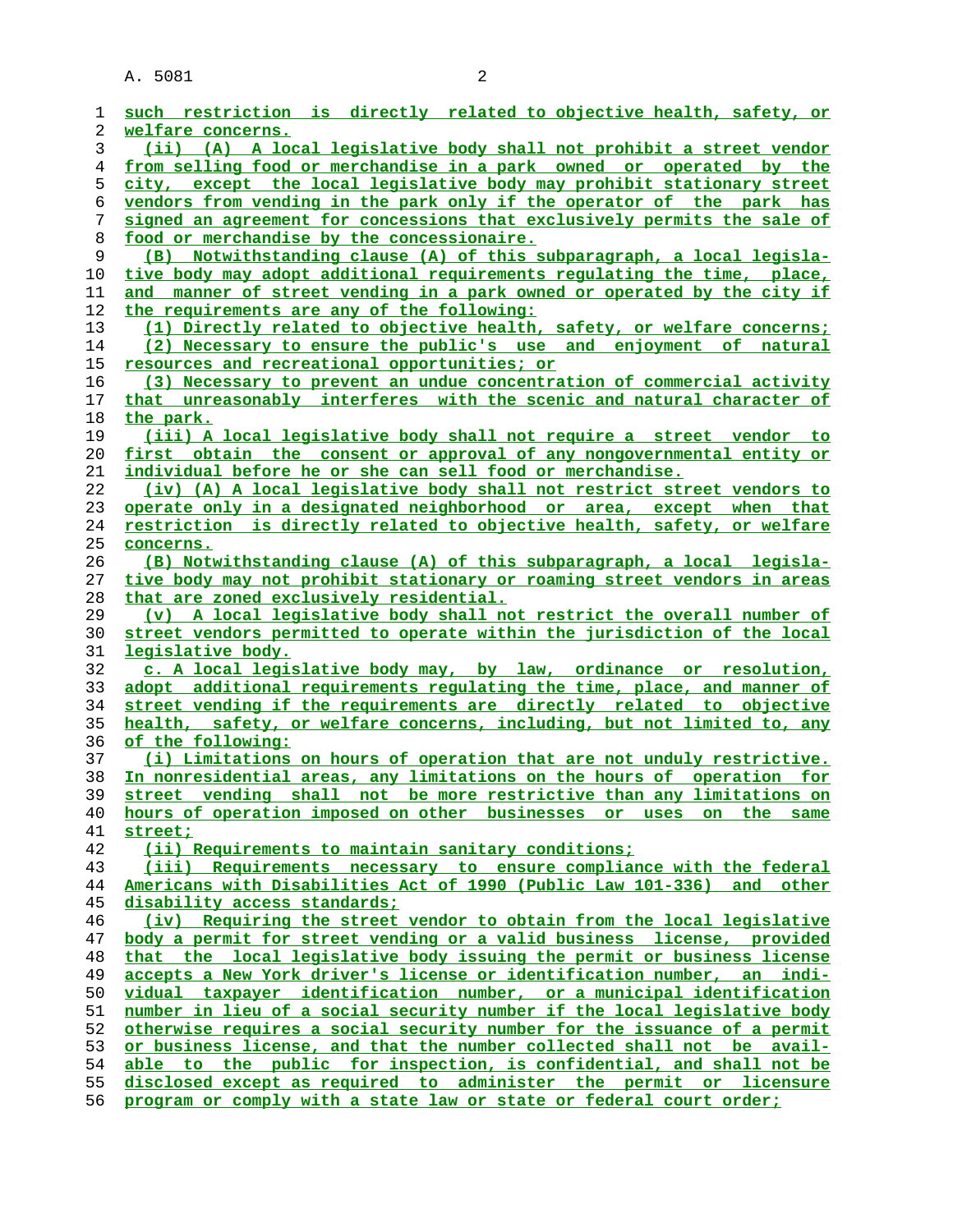| 1  | (v) Requiring the street vendor to possess a valid seller's permit or    |
|----|--------------------------------------------------------------------------|
| 2  | license;                                                                 |
| 3  | (vi) Requiring additional licenses from other state or local agencies    |
| 4  | to the extent required by law;                                           |
| 5  | (vii) Requiring compliance with other generally applicable laws; or      |
| 6  | (viii) Requiring a street vendor to submit information on his or her     |
| 7  | operations, including, but not limited to, any of the following:         |
| 8  | (A) The name and current mailing address of the street vendor;           |
| 9  | (B) A description of the merchandise offered for sale or exchange;       |
| 10 | (C) A certification by the vendor that to his or her knowledge and       |
| 11 | belief, the information contained on the form is true;                   |
| 12 | (D) The New York state tax number, if any, of the street vendor; or      |
| 13 | (E) If the street vendor is an agent of an individual, company, part-    |
| 14 | nership, or corporation, the name and business address of the principal. |
| 15 | d. Notwithstanding paragraph b of this subdivision, a local legisla-     |
| 16 | tive body may restrict or prohibit street vendors within the immediate   |
| 17 | vicinity of an area designated for a temporary special permit issued by  |
| 18 | the local legislative body, provided that any notice, business inter-    |
| 19 | ruption mitigation, or other rights provided to affected businesses or   |
| 20 | property owners under the local legislative body's temporary special     |
| 21 | permit are also provided to any street vendors specifically permitted to |
| 22 | operate in the area, if applicable. For the purposes of this paragraph,  |
| 23 | a temporary special permit is a permit issued by the local legislative   |
| 24 | body for the temporary use of, or encroachment on, the street, sidewalk, |
| 25 | or other public area, including, but not limited to an encroachment      |
| 26 | permit, special event permit, or temporary event permit, for purposes    |
| 27 | including, but not limited to, filming, parades, or outdoor concerts. A  |
| 28 | prohibition of street vendors pursuant to this paragraph shall only be   |
| 29 | effective for the limited duration of the temporary special permit.      |
| 30 | e. For the purposes of this section, perceived community animus or       |
| 31 | economic competition shall not constitute an objective health, safety,   |
| 32 | or welfare concern.                                                      |
| 33 | 4. All enforcement and inspection of this section shall be carried out   |
| 34 | by the health officer of a city with a population of fifty thousand or   |
| 35 | more, the commissioner of health or health officer of a county or part-  |
| 36 | county health district, the state regional health director or area       |
| 37 | director having jurisdiction, a grade I or grade II public health admin- |
| 38 | istrator qualified and appointed pursuant to 10 NYCRR Part 11, a public  |
| 39 | health director or any county health director having all the powers and  |
| 40 | duties prescribed in section three hundred fifty-two of the public       |
| 41 | health law. The health commissioner or health officer of a city with a   |
| 42 | population of fifty thousand or more, or the health commissioner or      |
| 43 | health officer of a county or part-county health district, or such grade |
| 44 | I or grade II public health administrator or public health director or   |
| 45 | county health director may designate the director of environmental       |
| 46 | health of such district; and the state regional health director or area  |
| 47 | director may designate the district director as additional persons       |
| 48 | authorized to enforce and perform inspections pursuant to this section.  |
| 49 | 5. a. (i) A violation of a local legislative body's street vending       |
| 50 | program that complies with subdivision three of this section is punisha- |
| 51 | ble only by the following:                                               |
| 52 | (A) A fine not exceeding one hundred dollars for a first violation.      |
| 53 | (B) A fine not exceeding two hundred dollars for a second violation      |
| 54 | within one year of the first violation.                                  |
| 55 | (C) A fine not exceeding three hundred dollars for each additional       |

**violation within one year of the first violation.**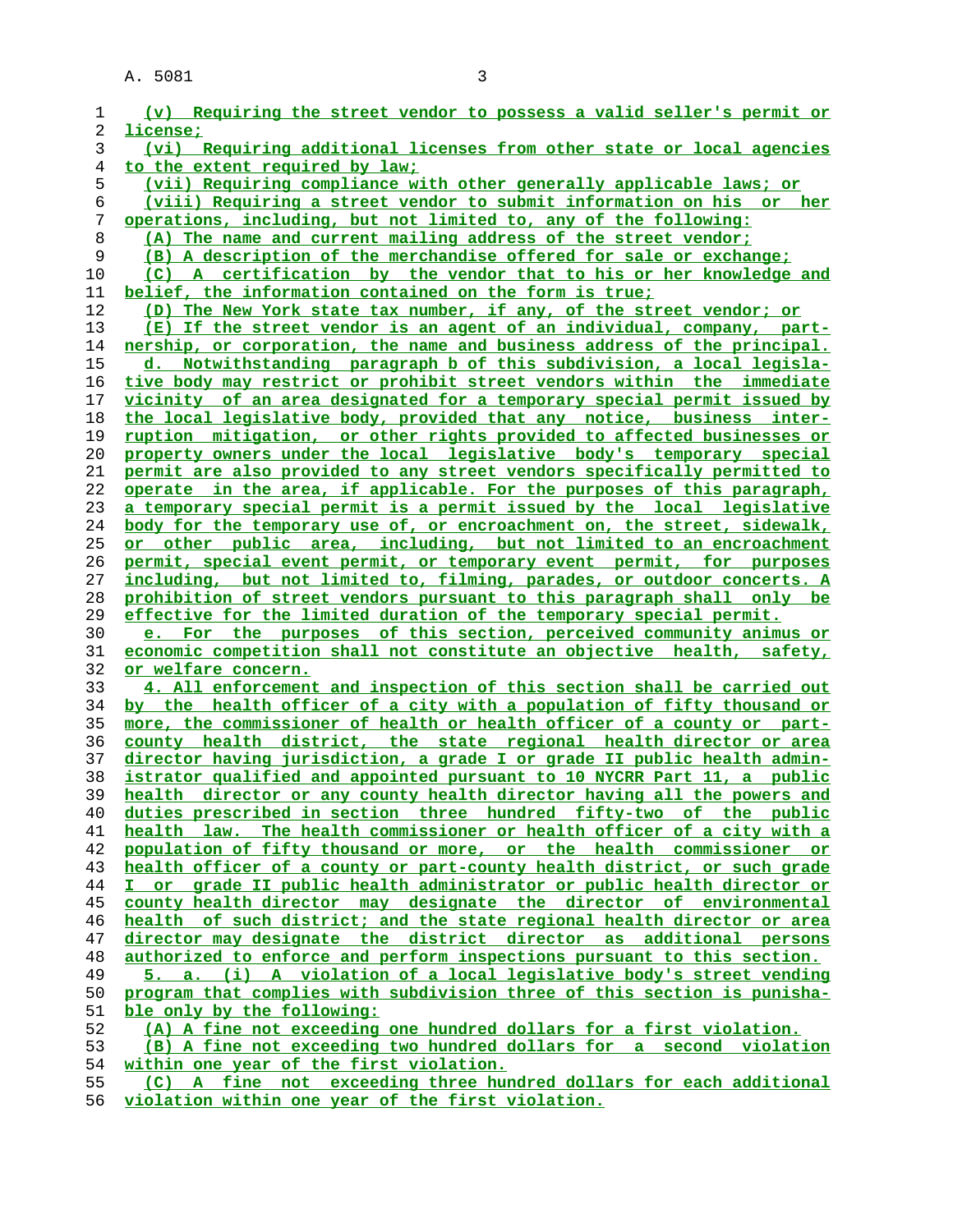**(ii) A local legislative body may rescind a permit issued to a street vendor for the term of that permit upon serious repeated and persistent violations of any of the requirements of subdivision three of this section, and after notice and an opportunity for a hearing has been provided by the permit-issuing official. (iii) (A) If a local legislative body requires a sidewalk vendor to obtain a street vending permit from the local legislative body, vending without a street vending permit may be punishable by the following in lieu of the fines set forth in subparagraph (i) of this paragraph: (1) A fine not exceeding two hundred dollars for a first violation. (2) A fine not exceeding three hundred dollars for a second violation within one year of the first violation. (3) A fine not exceeding four hundred dollars for each additional** violation within one year of the first violation. **(B) Upon proof of a valid permit issued by the local legislative body, the fines set forth in this paragraph shall be reduced to the fines set forth in subparagraph (i) of this paragraph, respectively. b. The proceeds of a fine assessed pursuant to paragraph a of this subdivision shall be deposited in the general fund of the local legisla- tive body. c. Failure to pay a fine pursuant to paragraph a of this subdivision shall not be punishable as an infraction or misdemeanor. Additional fines, fees, assessments, or any other financial conditions beyond those authorized in paragraph a of this subdivision shall not be assessed. d. (i) A violation of a local legislative body's street vending program that complies with subdivision three of this section, or a violation of any rules or regulations adopted prior to the effective date of this section, that regulate or prohibit street vendors in the jurisdiction of a local legislative body, shall not be punishable as an infraction or misdemeanor, and the person alleged to have violated any such provisions shall not be subject to arrest except when permitted under law. (ii) Notwithstanding any other law to the contrary, subparagraph (i) of this paragraph shall apply to all pending criminal prosecutions under any law, ordinance or resolution regulating or prohibiting street vendors. Any such criminal prosecutions that have not reached final judgment shall be dismissed. e. A local legislative body that has not adopted rules or regulations by law, ordinance or resolution that comply with subdivision two of this section shall not cite, fine, or prosecute a street vendor for a violation of any law, rule or regulation that is inconsistent with the standards described in paragraph b of subdivision three of this section. f. (i) When assessing a fine pursuant to paragraph a of this subdivi- sion, the adjudicator shall take into consideration the person's ability to pay the fine. The local legislative body shall provide the person with notice of his or her right to request an ability-to-pay determi- nation and shall make available instructions or other materials for requesting an ability-to-pay determination. The person may request an ability-to-pay determination at adjudication or while the judgment remains unpaid, including when a case is delinquent or has been referred to a comprehensive collection program. (ii) The local legislative body may allow the person to complete community service in lieu of paying the total fine, may waive or reduce the fine, or may offer an alternative disposition. g. (i) A person who is currently serving, or who completed, a sentence, or who is subject to a fine, for a conviction of a misdemeanor**